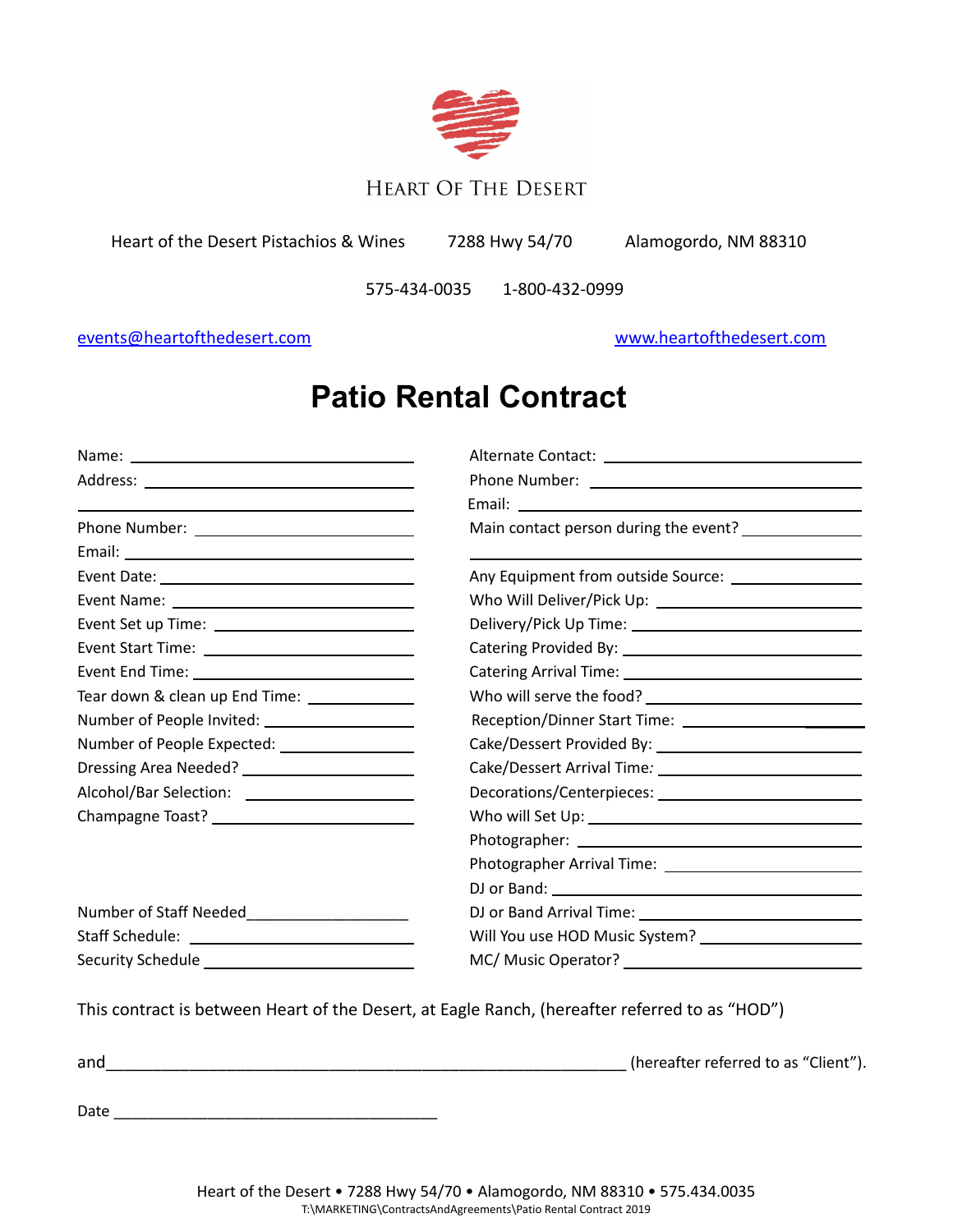#### **INTRODUCTION:**

The Patio at Heart of the Desert overlooks the pistachio groves and is available for private parties, banquets, and receptions. There are two levels to The Patio for you to enjoy. The upper level is 1,100 sq. ft. and will accommodate 60 for a seated banquet and up to 100 for standing receptions. The lower level is 1,250 sq. ft. plus a 144 sq. ft. stage. This area will accommodate 80 people, or less if space is left for dancing. All capacities are subject to limitations and restrictions imposed by the State of New Mexico or other governmental bodies in response to health orders. Both levels have perimeter bench seating which is in addition to the table seating. The upper level has wicker patio furniture including seven, 41", round tables that seat 4 to 5 people each and a sofa that seats 6 people. The lower level also has seven, 41", round tables that seat 4 to 5 people each. The furniture configuration can be changed to suit each event. The Patio is not weather protected and may be affected during rain and high winds. Patio heaters are available during the colder months.

#### **RESERVATION/DAMAGE DEPOSIT:**

A deposit of \$25 per rental hour, paid at the time of contract signing, secures your date. It also acts as the damage and security deposit, and the full amount is returned to you the week following your event when inspection has shown no damage or loss of property and no violations of the terms of this Contract. If additional cleaning by HOD staff, damage or repairs, or any unpaid fees are required, the amount will be deducted from the reservation/damage deposit. Damage/cleaning requiring expenses to HOD exceeding the reservation/damage deposit amount, will be billed to the client and shall be due within 30 days of billing. If outside alcohol is found on the premise, the deposit is not returned and additional fines may be imposed. All transactions are taxable.

#### **RENTAL RATE:**

There is a \$250 rental fee per event hour; hourly increments only, plus tax. \$150 per hour for personal set up prior to event start (one hour is usually sufficient) and \$150 for one hour after event (for removal of personal items/decorations). The rental fee includes tables, chairs, linens, use of catering kitchen, use of dressing area, security, sound system, and staff.

HOD will have all tables/chairs/linens in place per your design, by the personal set up time.

#### **RENTAL INCLUDES:**

- o **EXCLUSIVE** use of upper and lower-level patio area totaling 2,350 sq. ft.
- o On site table seating for 140, cushioned lounge set and perimeter bench seating on both levels.
- o Set up and tear down of on-site table seating (tables, chairs, & linens) by HOD staff.
- \*(Additional fees will apply for additional setup and teardown of non-HOD equipment, by HOD staff, at the rate of \$50 for set-up and \$50 for tear down).
- o Outdoor catering kitchen area (warming drawers, sinks, oven and refrigeration. Sorry, in-sink food disposal not available).
- o Cold room storage for cakes or food items.
- o Wine Tasting Room & Cash Bar
- o Stage Area & Dance Floor
- o On Site Event Supervisor and support staff to assist guests and work the wine room, coffee shop & store.
- o Clean Public Restrooms
- o Trash receptacles, liners and trash disposal.
	- \*Client is responsible for additional setup, decoration, teardown, and clean-up of non-HOD equipment, decorations, supplies and any delivered catering equipment.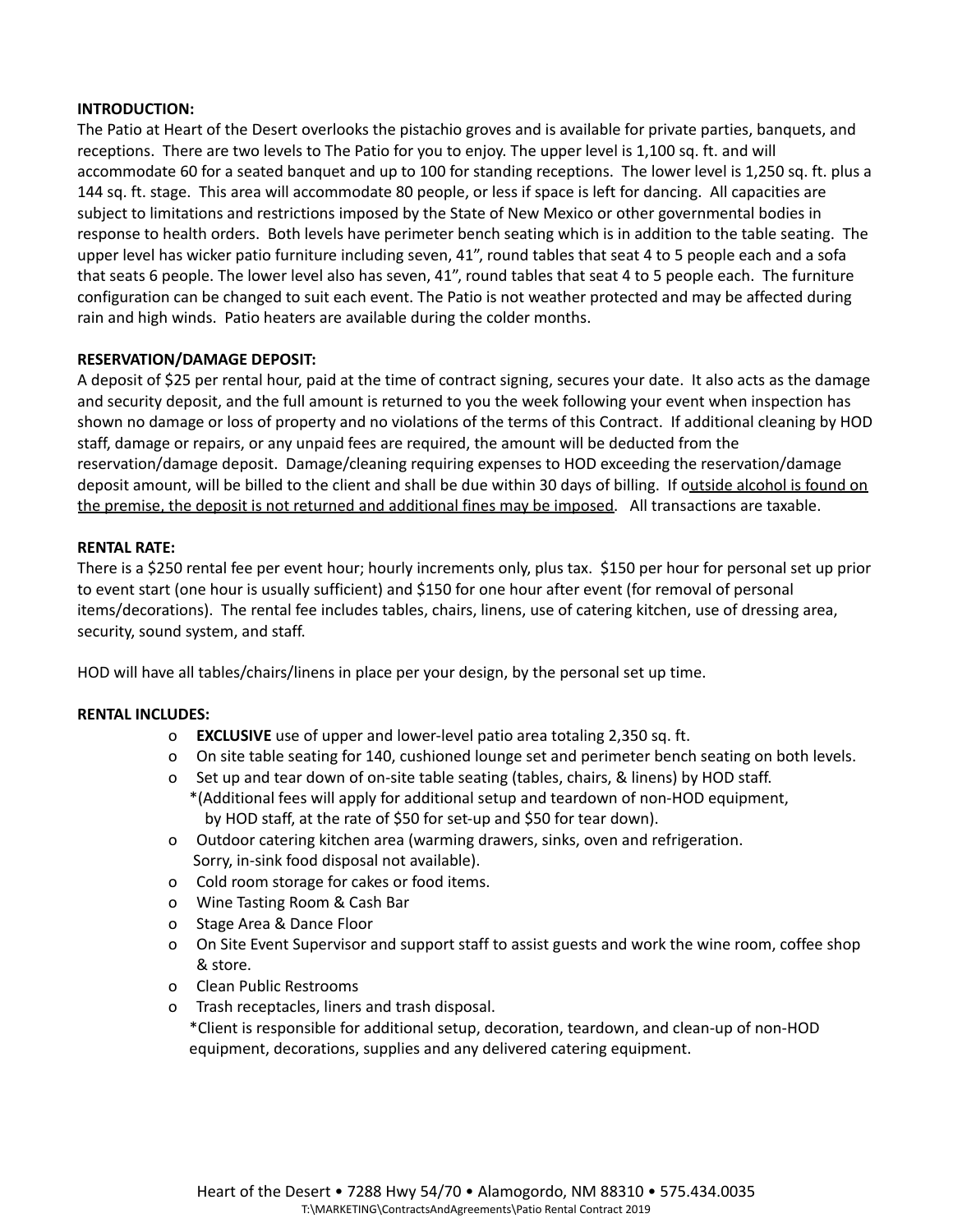#### **NON-EXCLUSIVE PATIO USE DURING BUSINESS HOURS**

The **LOWER LEVEL** of The Patio may be reserved at **NO CHARGE** during business hours.

- $\circ$  Use of on-site lower-level patio furniture (6 tables & 24 chairs) and perimeter seating
- o Maximum people for event: 40
- o Wine tasting room and cash bar
- o Clean, public restrooms
- o Trash receptacle and liner
- o Client is responsible for additional set-up, decoration, teardown, and clean-up of non-HOD equipment, decorations, supplies and any delivered catering equipment
- o Additional equipment is available for rent, from HOD

#### **CANCELLATIONS:**

If cancellation occurs prior to 30 days of the event date, the reservation deposit will be refunded less a \$50.00 administrative fee. If cancellation occurs within 30 days of the date of the event, the reservation deposit will not be refunded. **\_\_\_\_ Client Initial**

#### **Inclement Weather and Impossibility:**

Client recognizes that the Heart of the Desert patio is an outdoor venue. **Heart of the Desert does not offer a weather back-up.** Should inclement weather arise, client acknowledges that they are assuming this risk and will not hold Heart of the Desert liable for cancellation or loss. If brief weather delays extend the length of the event by one hour or less, no additional fees will be charged. For delays of more than 1 hour, the additional time will be charged at the hourly event rate.

The performance of this Contract is subject to any circumstances making it illegal or impossible to provide use of the Heart of the Desert facilities, including Acts of God, war, government regulations, natural disaster or civil disorder. The Contract may be terminated for any of the above reasons by written notice from either party to the other.

#### **FINAL PAYMENT:**

The entire estimated total charges are due one week prior to the event. The event is cancelled if payment in full is not received one week prior. **\_\_\_\_ Client Initial**

#### **FINAL EVENT PLANS:**

To review and finalize all plans a meeting will be scheduled two weeks prior to the event. Heart of the Desert must be notified of specific details, **a minimum of one week,** prior to the event. This includes set-up times, set-up requirements, final guest count, caterer, entertainment and alcohol service needs.

#### **CATERING:**

Any caterer may be used, provided they have proof of insurance coverage. The client may elect to do their own catering, assuming all responsibility for food quality. (This is an option for all private events). There is a charge of **\$150** if HOD is retained to serve and clean up the food. This covers the additional staff needed. **\_\_\_\_ Client Initial**

HOD does offer a catering kitchen with sinks, warming drawers, oven, and refrigeration. On cleanup, all food left on table service must be removed by scraping into garbage receptacles (no in-sink disposal). Cold Storage room is available for storing large cakes, or other food items.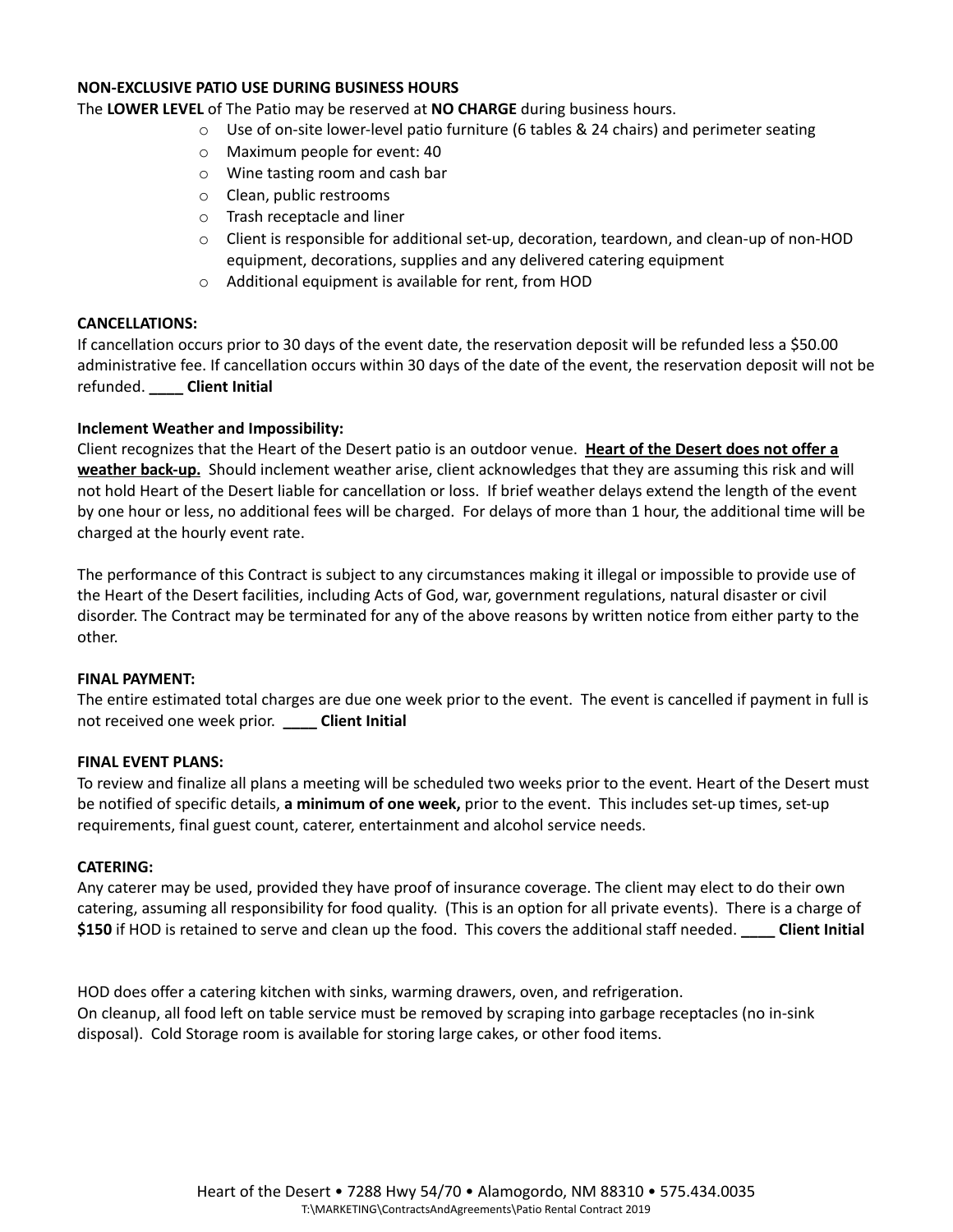#### **ALCOHOLIC BEVERAGES:**

Valid I.D.s will be required of any event attendees drinking alcoholic beverages, as required by law. New Mexico law does not permit **ANY** outside alcoholic beverages on premise. Only those beverages sold by the establishment are allowed on premise. If any outside alcoholic beverages are found on the premise, the client's deposit **will not** be returned and additional fines may be imposed. See attached **Alcohol Restrictions**. HOD can obtain New Mexico made Brut sparkling wine (made in the champagne manor). The flute and wine glasses are not souvenirs. Any glasses not returned or that are broken during the event will be charged to the client. Any guests participating in a champagne toast will require an I.D. as required by law.

**Client Initials: \_\_\_\_\_\_\_\_ Date: \_\_\_\_\_\_\_\_**

Cash Bar- The wine room is staffed and available throughout the event for wine tasting and purchase of HOD alcoholic beverages.

Open Bar- Host of the event has the option of providing an open bar to their guests. The Bar tab must then be paid at the end of the event. Also, a pre-determined bar tab amount can be established. (i.e. \$300 bar tab) when the tab reaches close to the pre-determined amount HOD staff will let the host know.

Drink Tickets- Drink tickets may be purchased in advance for guests. Please inquire for more details.

Pre-purchase- Client can choose to pre purchase selected wines and beers for guests. When pre selection is gone or guests want something other than what has been selected, we then can revert to the cash bar option.

#### **EQUIPMENT RENTED FROM OUTSIDE SOURCES:**

We can set up and tear down additional equipment rented or brought in from outside sources. We charge an additional \$50 for set up and \$50 for tear down. You can also opt to have people of your choice do this service.

#### **DECOR:**

No decoration may be hung in a manner that may damage the structure in any way. That means no tape, pins, glue, or nails/screws attached to the structure. Decorations may not be profane or depict violence. Open flames, such as candles, must be held or contained in a vessel with the tip of the flame at least one inch below top.

#### **CHILDREN & PETS:**

Children are welcome on the Patio. However, they must be supervised at all times on the patio and in the store. As this is an establishment that sells alcohol, careful observation is required. Children are not allowed in the wine room unless accompanied by an adult.

Well-behaved pets are welcome on the patio. Pets should be on a leash. Pets may not come inside the building due to health-code regulations (except service animals).

The pet's owner assumes all responsibility for any accidents or injuries resulting from animals at the event. Any cleaning or repairs necessitated by damage caused by animals to HOD patio, furniture, or equipment will be deducted from the deposit and will be the responsibility of the client.

#### **SMOKING:**

NM law prohibits smoking near any building entrances, windows, ventilation systems, or areas where food is being prepared or consumed. No smoking is allowed on The Patio upper or lower level or in the pistachio grove. HOD provides a covered gazebo picnic area across the parking lot as a pleasant and relaxing location for guests to smoke. Please inform your guests of this New Mexico law.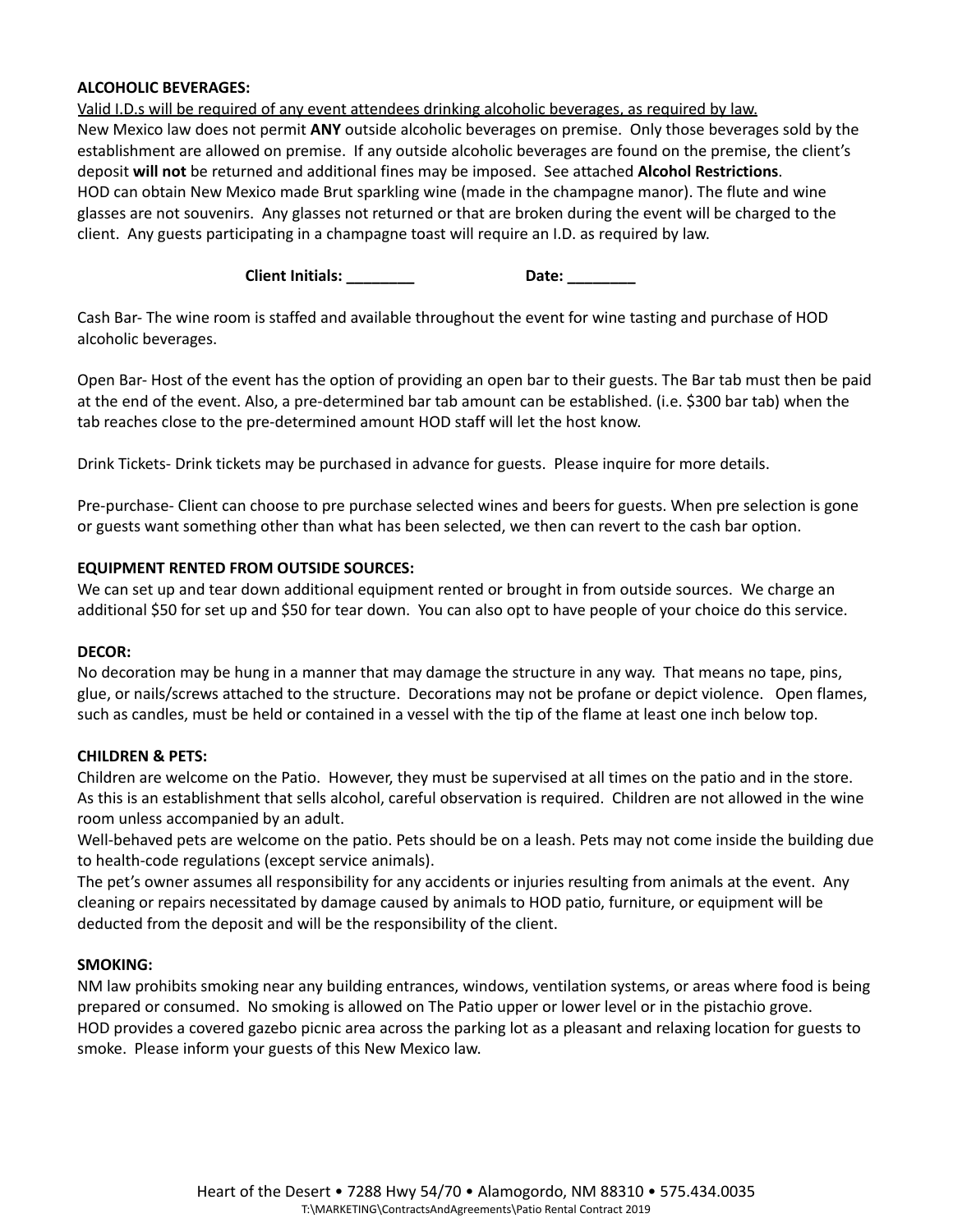#### **SPARKLERS OR FIREWORKS:**

We do not allow either sparklers or fireworks on premise due to the possibility of personal injury or damage to property.

#### **SECURITY:**

For events attended by over 50 people, where alcohol is present, the presence of a security officer is mandatory. The rental fee includes the services of a security officer, if required. Management reserves the right to require security for any specific event, regardless of the number of guests in attendance.

#### **LOSS/DAMAGE:**

Heart of the Desert is not responsible for any personal equipment or property that is lost or damaged before, during, or after an event. Any personal equipment, property, or decoration left after an event MUST be picked up within one week. Any personal equipment, property, or decoration left after this one-week time period is subject to removal or disposal. \_\_\_\_\_\_\_ **Client Initial**

#### **PISTACHIO TREES:**

Do **NOT** pick pistachio nuts from the trees. This crop is how we make our living. Please take all the pictures you would like, but leave the nuts on the trees. Children are especially drawn to the low hanging fruit. Adults must be responsible in teaching the children not to take them. This is stealing. **\_\_\_\_\_\_Client Initial**

#### **INDEMNIFICATION:**

The Client agrees to indemnify in advance (as fees and costs are incurred) and hold harmless Heart of the Desert / Eagle Ranch and its agents, officers, employees, contractors, or volunteers from any liability, claims, damages, loss, or expense (including attorney's fees, court costs, and consequential damages) relating in any way to the event, for violation of this Contract or caused by the use of the facility by the Client, the Client's guests or invitees, or the Client's agents, such as musicians, decorators, and others who are working for the Client.

### **HEART OF THE DESERT RENTAL CONTRACT CHARGES**

| Number of Event Hours: $\omega$ \$150/hr. =            |          |                 |  |
|--------------------------------------------------------|----------|-----------------|--|
| Set up and Clean up (1 hour each) $\omega$ \$100/hr. = |          |                 |  |
| Security: Number of Hours___________                   |          |                 |  |
| Any Additional Services <b>Any Additional Services</b> |          |                 |  |
| Cost                                                   |          |                 |  |
| Estimated Charges for event                            | plus tax | as of this date |  |